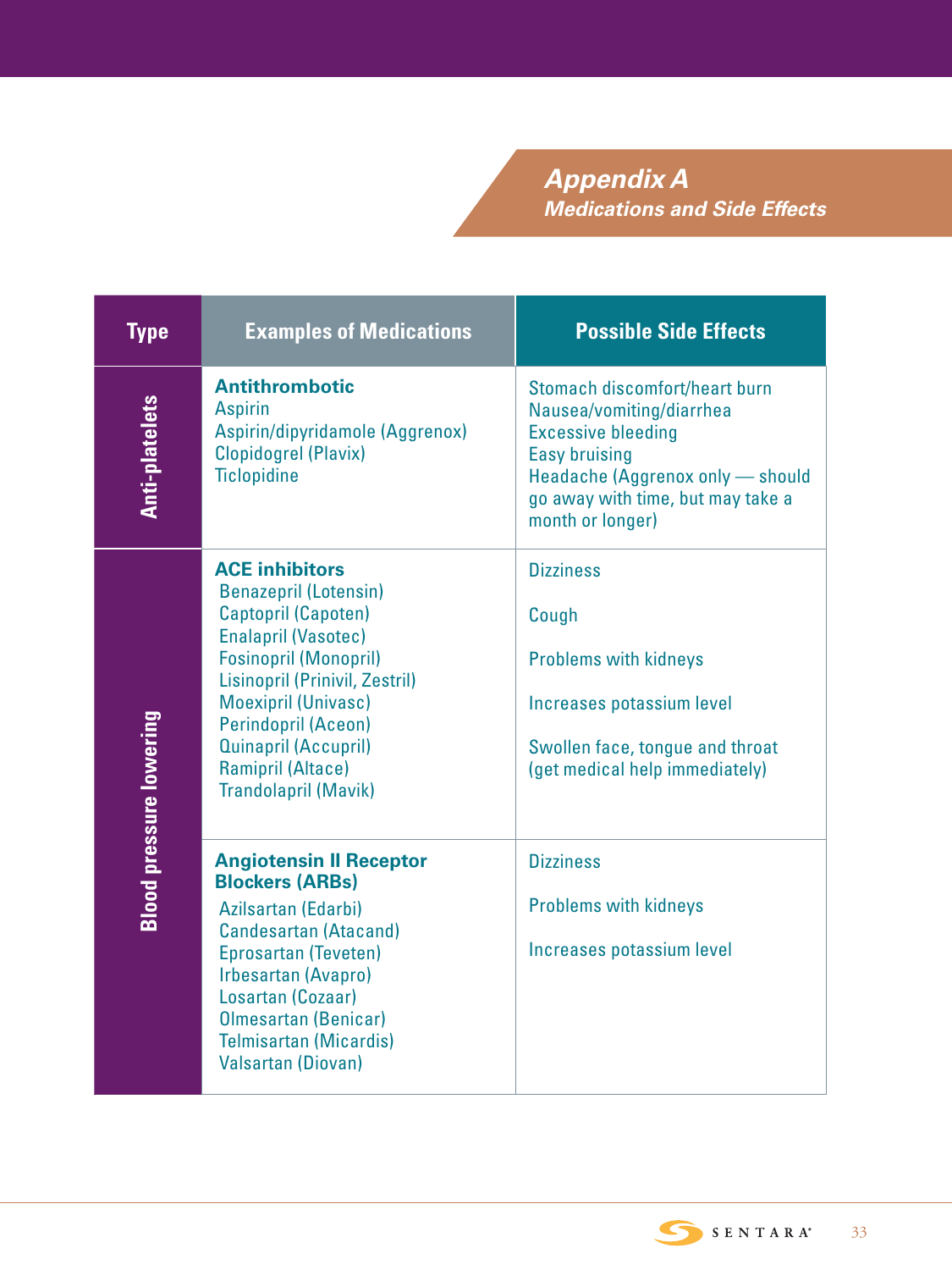| <b>Type</b>                    | <b>Examples of Medications</b>                                                                                                                                                                                                                                                                      | <b>Possible Side Effects</b>                                                                                                                                    |
|--------------------------------|-----------------------------------------------------------------------------------------------------------------------------------------------------------------------------------------------------------------------------------------------------------------------------------------------------|-----------------------------------------------------------------------------------------------------------------------------------------------------------------|
| <b>Blood pressure lowering</b> | <b>Diuretics (Fluid pills)</b><br><b>Bumetanide (Bumex)</b><br><b>Chlorothiazide (Diuril)</b><br><b>Chlorthalidone (Hygroton)</b><br><b>Furosemide (Lasix)</b><br>Hydrochlorothiazide (Hydrodiuril)<br>Metolazone (Zaroxolyn)<br><b>Torsemide (Demadex)</b>                                         | <b>Dizziness</b><br>Decreases potassium and<br>magnesium levels<br><b>Frequent urination</b><br><b>Dehydration</b>                                              |
|                                | <b>Beta-Blockers</b><br><b>Acebutolol (Sectral)</b><br><b>Atenolol (Tenormin)</b><br><b>Betaxolol (Kerlone)</b><br><b>Bisoprolol (Zebeta)</b><br><b>Carvedilol (Coreg)</b><br>Labetalol (Trandate)<br>Metoprolol (Lopressor, Toprol XL)<br><b>Nadolol (Corgard)</b><br><b>Propranolol (Inderal)</b> | <b>Feeling tired</b><br><b>Dizziness</b><br>Masks low blood sugar<br>Possibly worsens asthma symptoms                                                           |
|                                | <b>Calcium Channel Blockers</b><br><b>Amlodipine (Norvasc)</b><br>Diltiazem (Cardizem)<br><b>Felodipine (Plendil)</b><br>Nifedipine (Adalat, Procardia)<br>Nisoldipine (Sular)<br>Verapamil (Calan, Verelan)                                                                                        | Swelling in legs, ankles and feet<br><b>Constipation</b>                                                                                                        |
| <b>Cholesterol lowering</b>    | <b>HMG CoA Reductase</b><br><b>Inhibitors (Statins)</b><br><b>Atorvastatin (Lipitor)</b><br><b>Fluvastatin (Lescol)</b><br>Lovastatin (Mevacor)<br>Pitavastatin (Livalo)<br><b>Pravastatin (Pravachol)</b><br><b>Rosuvastatin (Crestor)</b><br>Simvastatin (Zocor)                                  | <b>Muscle pain</b><br>Stomach discomfort/nausea/<br>constipation<br><b>Headache</b><br>Liver problems<br>Dark colored urine<br>(call your health care provider) |